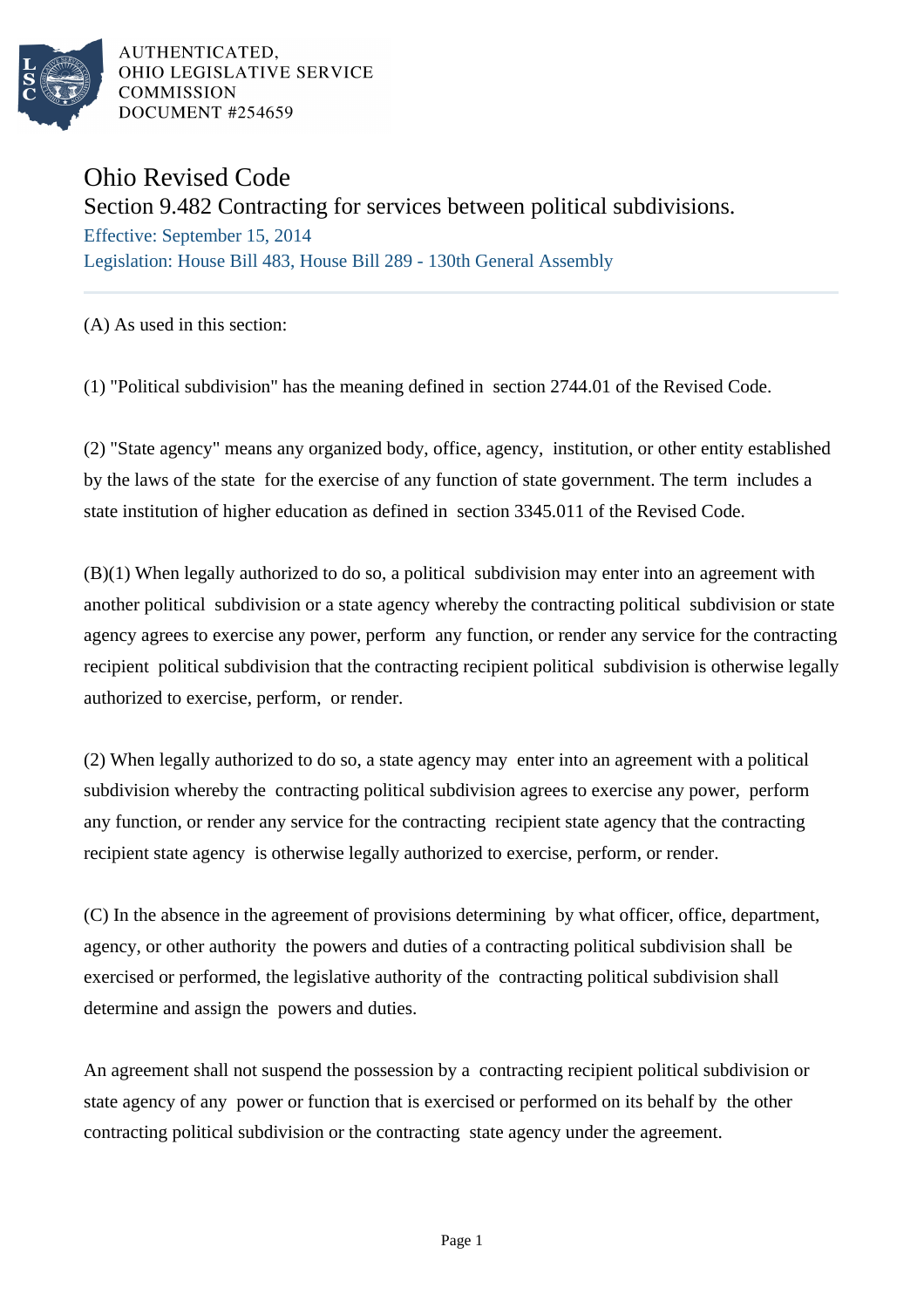

AUTHENTICATED. OHIO LEGISLATIVE SERVICE **COMMISSION** DOCUMENT #254659

A political subdivision shall not enter into an agreement to levy any tax or to exercise, with regard to public moneys, any investment powers, perform any investment function, or render any investment service on behalf of a contracting subdivision. Nothing in this paragraph prohibits a political subdivision from entering into an agreement to collect, administer, or enforce any tax on behalf of another political subdivision or to limit the authority of political subdivisions to create and operate joint economic development zones as provided in section 715.691, joint economic development districts as provided in sections 715.70 to 715.83, or municipal utility districts as provided in section 715.84 of the Revised Code.

(D) No county elected officer may be required to exercise any power, perform any function, or render any service under an agreement entered into under this section without the written consent of the county elected officer. No county may enter into an agreement under this section for the exercise, performance, or rendering of any statutory powers, functions, or services of any county elected officer without the written consent of the county elected officer.

(E) No power shall be exercised, no function shall be performed, and no service shall be rendered by a contracting political subdivision or state agency pursuant to an agreement entered into under this section within a political subdivision that is not a party to the agreement, without first obtaining the written consent of the political subdivision that is not a party to the agreement and within which the power is to be exercised, a function is to be performed, or a service is to be rendered.

(F) Chapter 2744. of the Revised Code, insofar as it applies to the operation of a political subdivision, applies to the political subdivisions that are parties to an agreement and to their employees when they are rendering a service outside the boundaries of their employing political subdivision under the agreement. Employees acting outside the boundaries of their employing political subdivision while providing a service under an agreement may participate in any pension or indemnity fund established by the political subdivision to the same extent as while they are acting within the boundaries of the political subdivision, and are entitled to all the rights and benefits of Chapter 4123. of the Revised Code to the same extent as while they are performing a service within the boundaries of the political subdivision.

*The Legislative Service Commission presents the text of this section as a composite of the section as amended by multiple acts of the General Assembly. This presentation recognizes the principle stated in R.C. 1.52(B)*